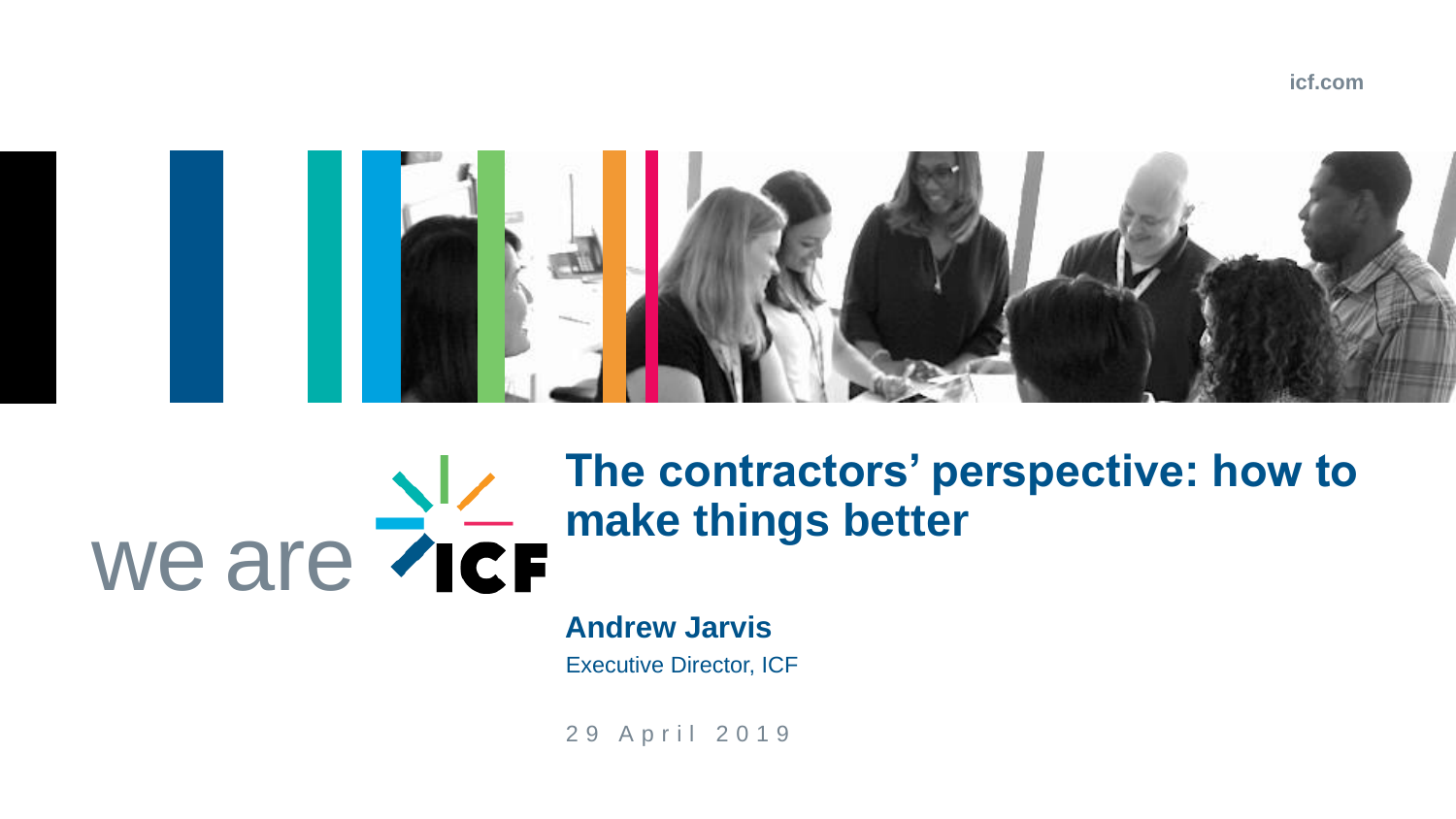# **A few opening remarks**

- **This offers a perspective based on ICF's work for CECAN's funding departments and others across Whitehall and beyond (Defra, FSA, BEIS, DfE, MCHLG, MMO, CITB, DIT, …..)**
- **We evaluate strategies, policies, programmes and legislation on topics ranging from plant health to homelessness, 5G broadband to school meals, food safety to low carbon finance**
- **We try to build the best teams from across the evaluation community to address each challenge – though we are a large firm (with 90+ evaluators), most of what we do is in done in partnership with others**
- **The thoughts that follow try to set 'complexity commissioning' challenge in its broader context**

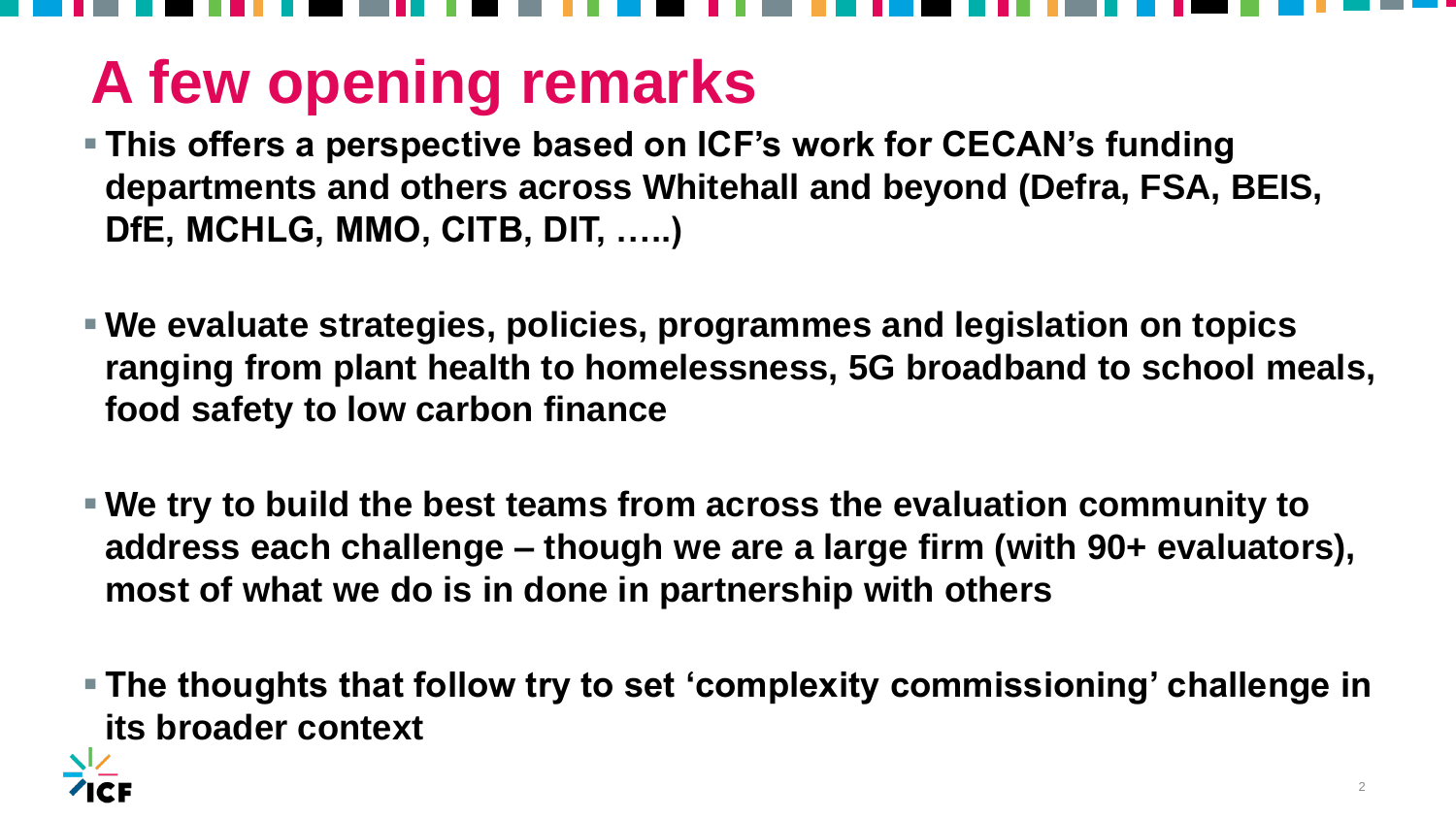**1: Good practice in commissioning: visibility, efficiency, …**







# **A four step plan for 'making things better'**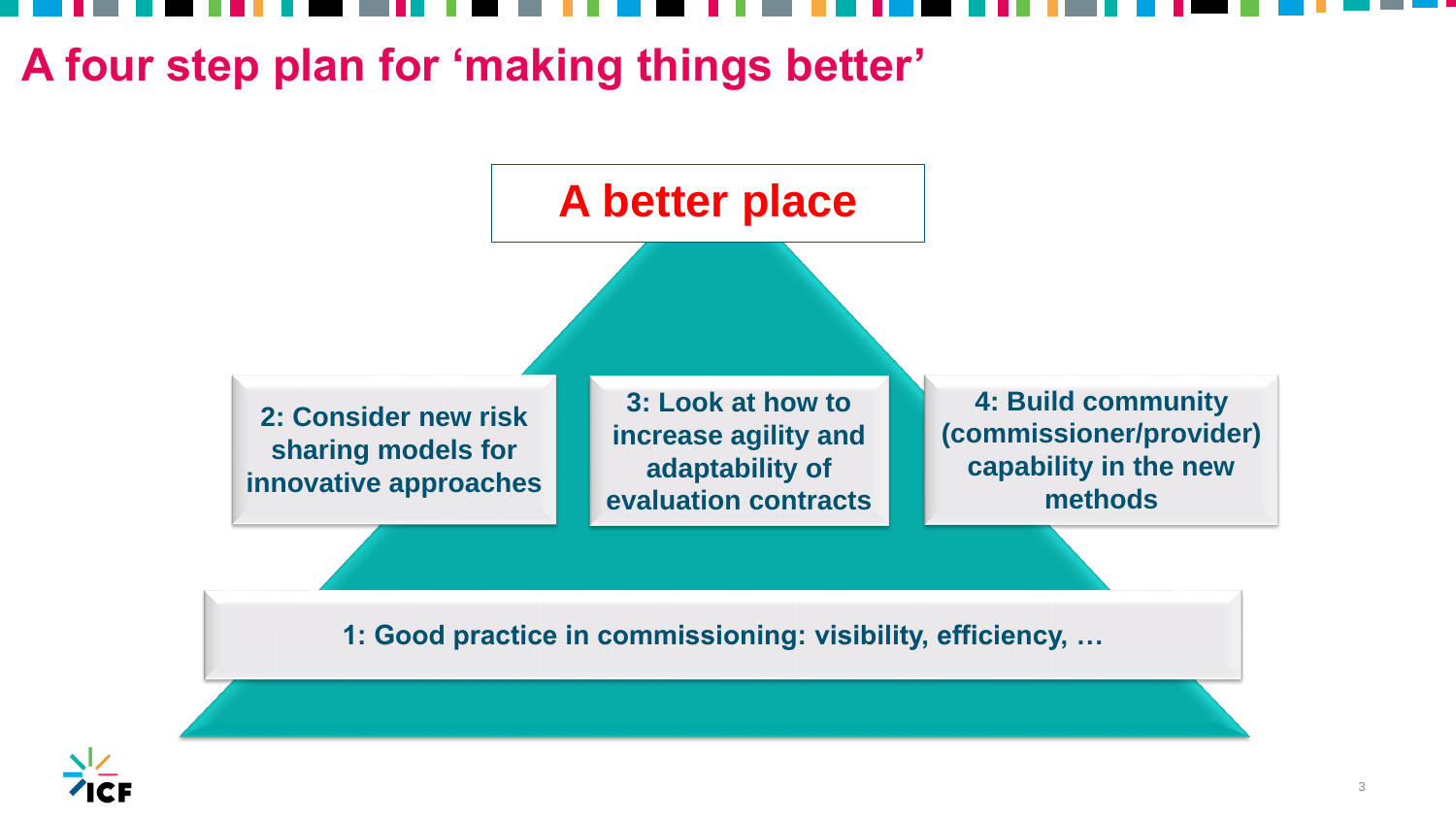### **Step 1: Promote consistent application of good practice commissioning**

### **Good practice commissioning will increase participation & tender quality**

### **For example:**

- **Provide visibility of the procurement pipeline and opportunities for prior supplier engagement**
- **Manage the procurement pipeline** to avoid multiple simultaneous tenders
- **Publish any scoping report as early as possible** so that others have an opportunity to catch up with the scoping phase 'incumbent'
- **Provide a budget**  so that contractors can calibrate to what's available and don't design a Rolls Royce when the budget will fund a Renault
- **Verify that the budget matches the ambition** lack of fit between the scope of work and the budget is a common reason for tenders not being pursued, if uncertain then provide for flex in the eligible responses
- Increase consistency of standard requirements (CVs, delivery, quality, section length, font,….) so as to allow more of the available tender resources to be invested in method development rather than re-formatting
- **Avoid over-specification of input requirements** participation will not be enhanced by a requirement for the project manager to have '10 years of experience in applying process tracing with Bayesian updating to local fuel poverty programmes in the West Midlands'

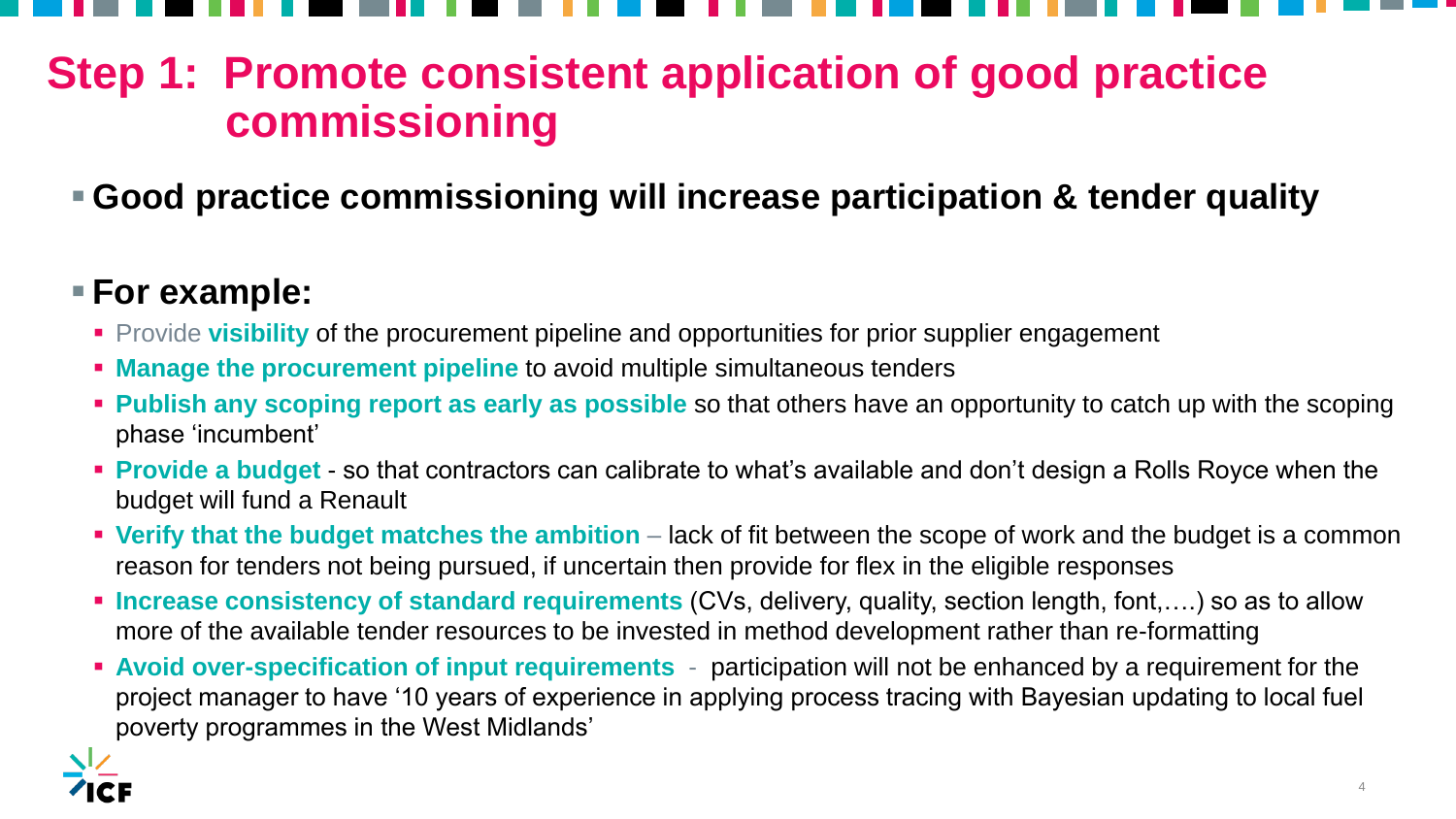### **Step 2: Consider new risk sharing models for innovative approaches and where there is significant uncertainty / complexity**

- **The combination of a fixed price, fixed method model with uncertainty about complexity and cost means the contractor will be thinking hard about the financial and reputational risk**
- **The perceived balance of risks of offering innovation and more ambitious approaches to tackling complexity may discourage anything beyond business as usual**
	- **Uncertain upside for the provider:** 
		- Provider will have less experience in pricing innovative approaches and applications
		- There may be uncertainty about the client's level of comfort with innovative approaches
		- The tender scoring regime may not (sufficiently) 'reward' innovation or the 'enhanced' approach that tackles complexity
	- **Clarity on the downside risks** 
		- If the application proves more difficult than they hoped, they will be expected to battle through regardless
		- 'failure' = choice between contractual non-performance or much higher inputs to secure some sort of result
		- Multi-year contracting model means the pain could be extended over a prolonged period

5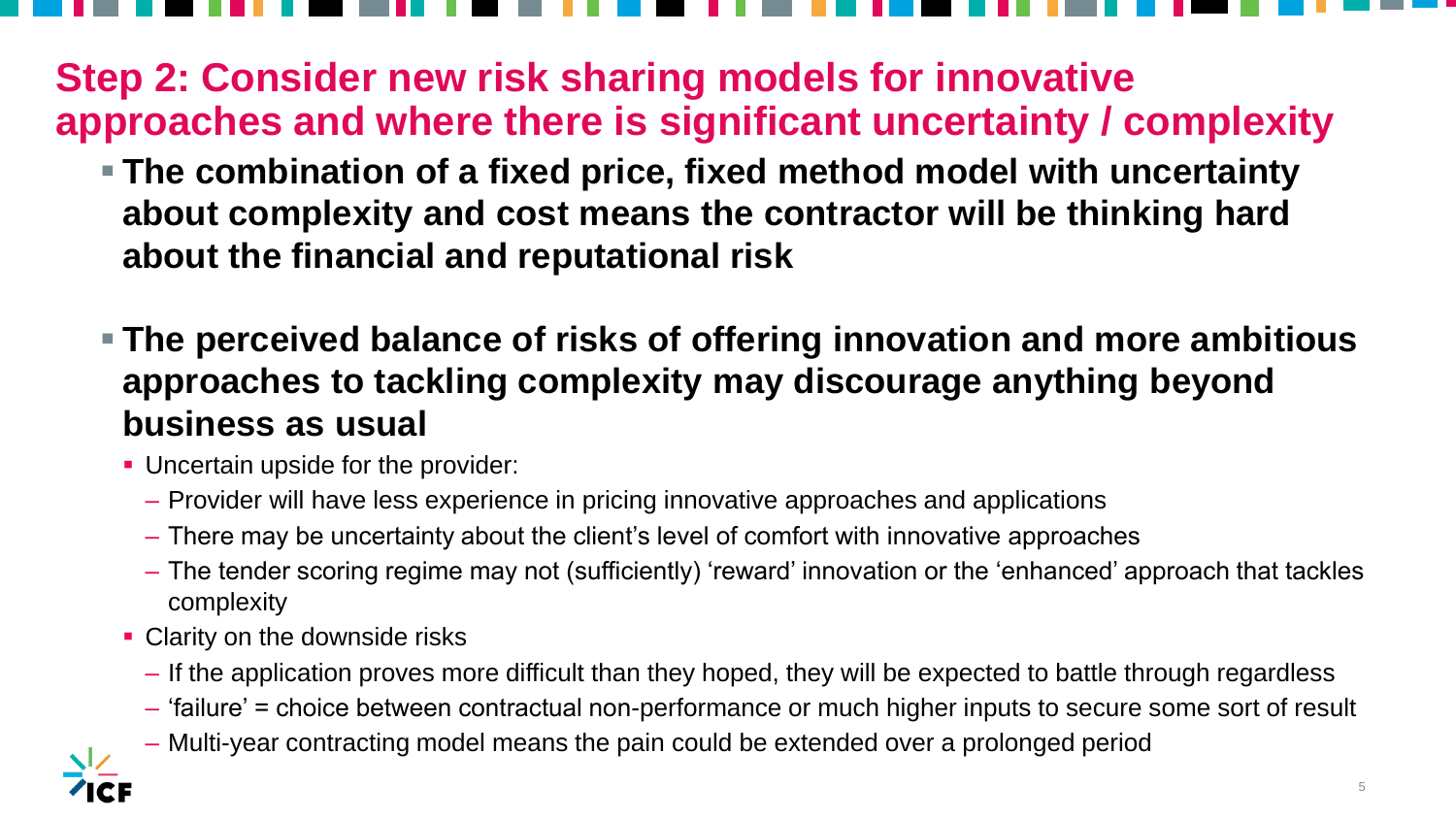**Step 2: Consider new risk sharing models for innovative approaches and where there is significant uncertainty / complexity Contractual mechanisms**

**Separate design from delivery and use the design phase to get a better grip on risks and challenges**

- Provides space for creativity that is hard to achieve in contracting of the main tender
- Need to avoid creating an 'incumbent advantage' for the second stage
- More time-consuming
- Less practical for smaller programmes (?)
- Does not address the need for flexibility to address issues that arise during delivery and 'in flight adjustments'

### **Decision gateways that allow for a 'no penalty' stock-take on the approach**

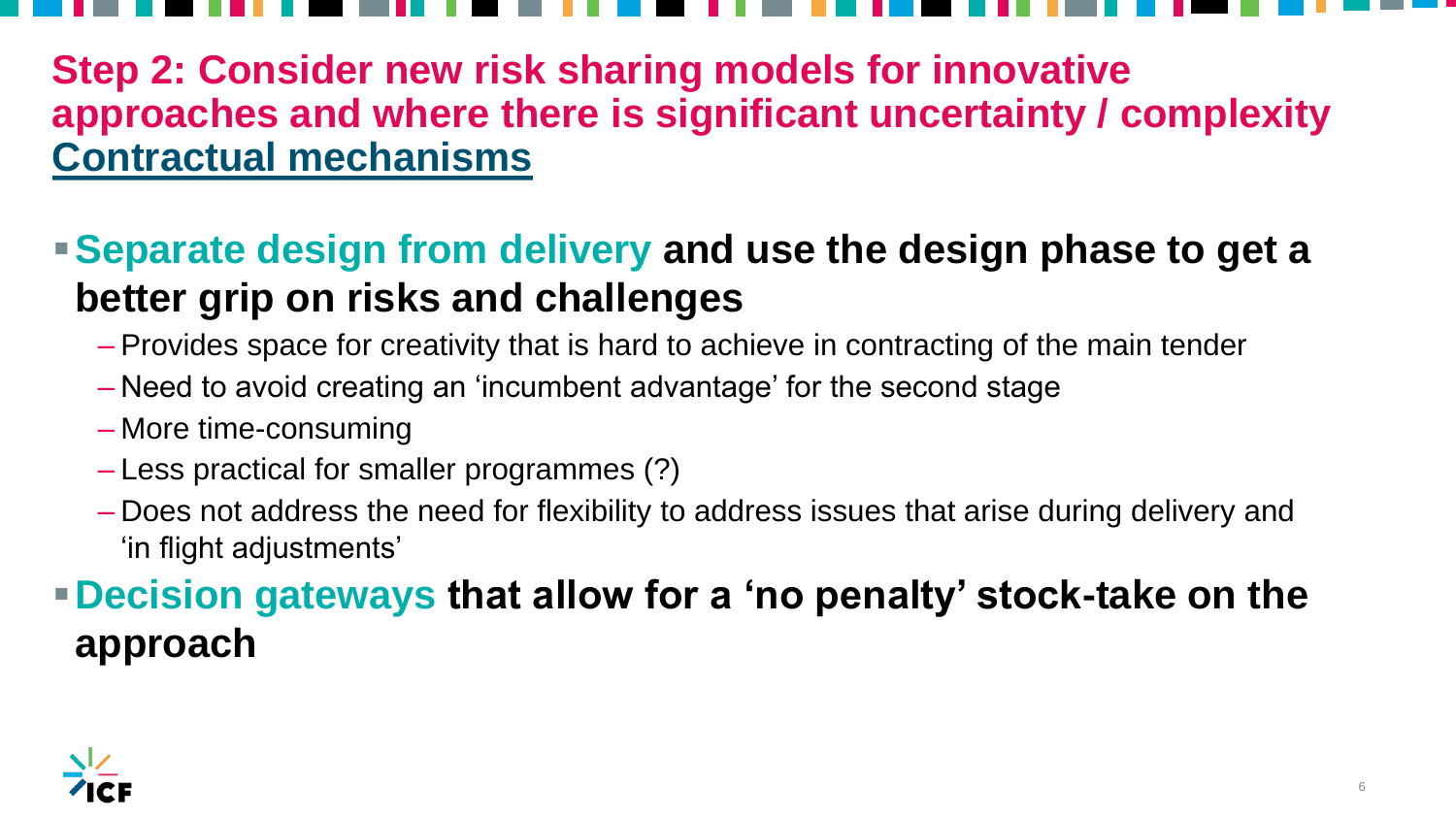### **Step 2: Consider new risk sharing models for innovative approaches and where there is significant uncertainty / complexity Financial mechanisms**

### **Financial risk sharing**

- **Enhanced budgets for value-added options and innovations to overcome tender-stage reticence**
- Contingency budgets that are released under specified conditions to support methodological adjustments
- **Innovation finance: Could 'CECAN demonstration grants', bundled with departmental evaluation contracts, be part of the solution?**
	- CECAN demonstration grants would be grants that supplement the core evaluation budget and fund the additional costs of going the extra mile in tackling complexity
	- In the tender the provider would be given the option of offering a costed specification of an "enhanced methodology" designed to tackle the relevant complexity, if a CECAN grant was allocated.
	- **These could create demonstration projects, integrated into mainstream evaluation activity, that encourage commissioners** and providers to go beyond what the programme alone itself might be willing/able to invest in
	- There would be an obligation to disseminate the results
	- An annual CECAN Award could be used to recognise that the most interesting/innovation/successful demonstration



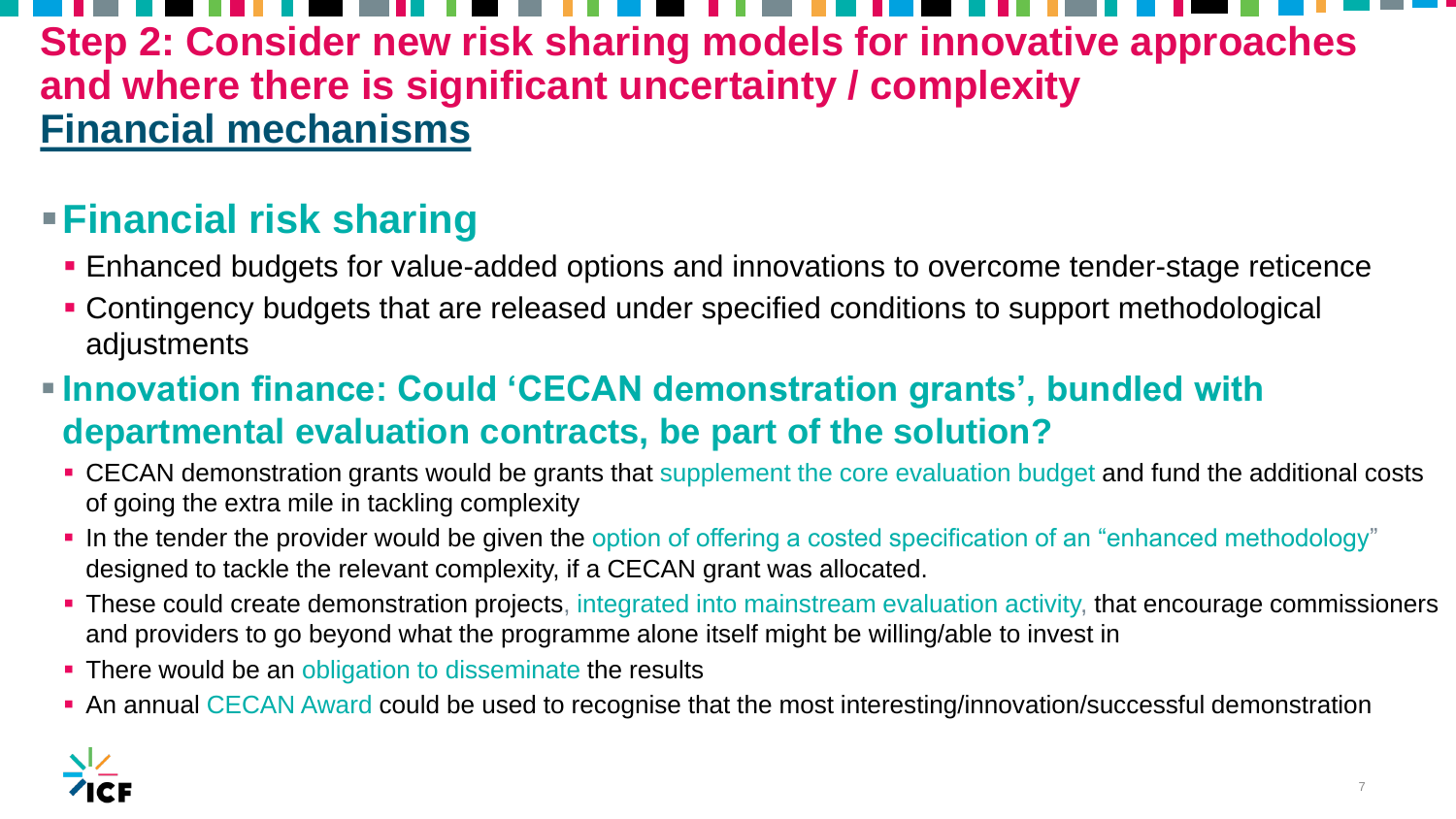### **Step 3: Find better ways to build agility and adaptability into evaluation contracting**

### **Context**

- **There is greater use of evaluation contracts that start early in the implementation period and run** for 2, 3 or more years
- At the same time there is increased emphasis on agile and adaptive approaches to policymaking, and near 'real time' feedback into policy development
- New types of data are becoming available
- And we are looking at doing this in a complex systems environment
- So there is a wider pressure for more agile models and ways of working and contracting

- **How to accommodate change when methods don't work as anticipated**
- **How to maintain fit of the evaluation to policy-makers' requirements when the programme,** context and/or evidence needs change.





### **Challenges that are relevant to today's agenda include:**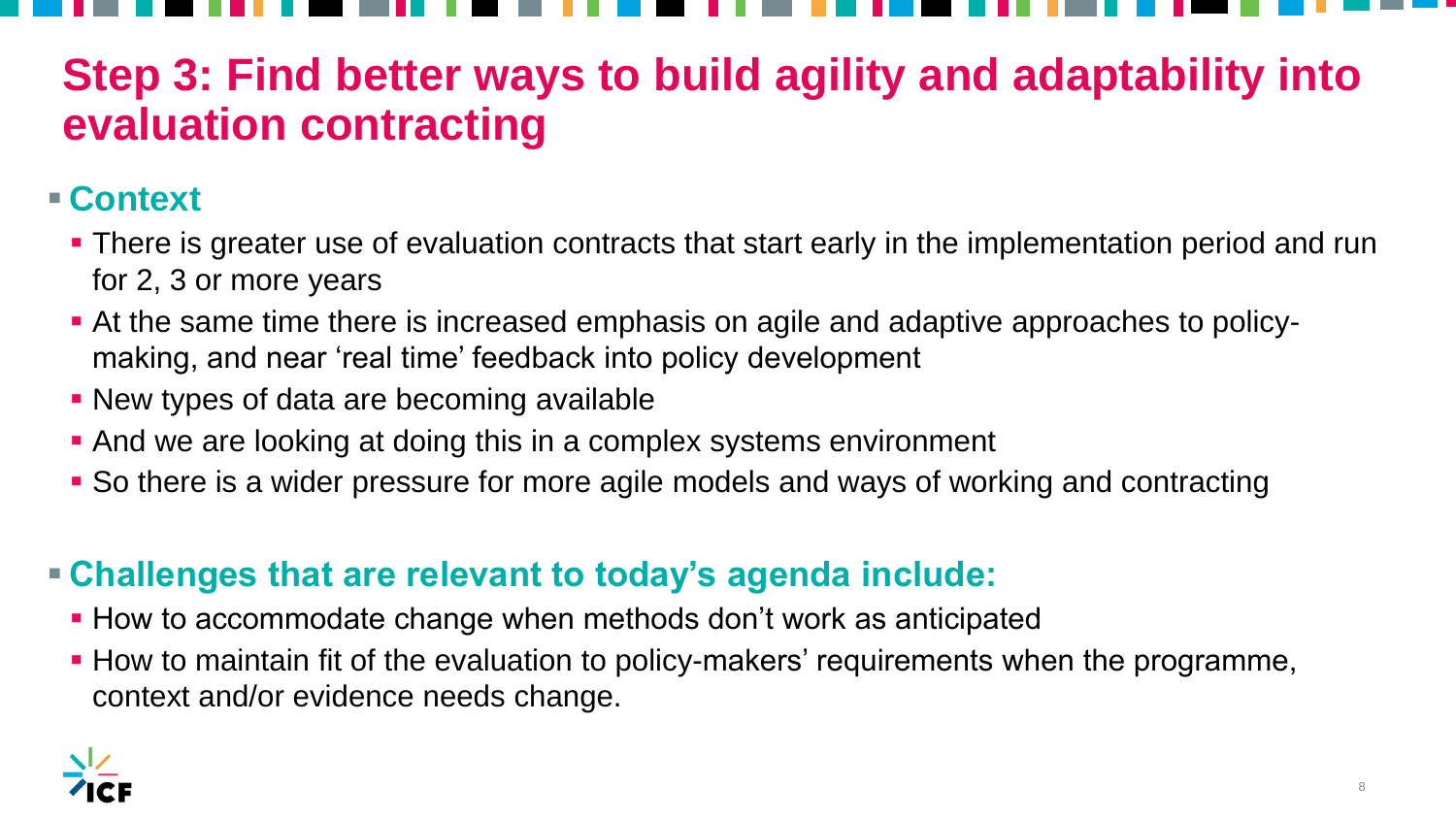### **Step 3: Find better ways to build agility and adaptability into evaluation contracting**

- **Can we find new ways to provide flexibility to adapt to learning and events within the evaluation contract whilst retaining provider accountability for performance?**
	- Requires decision gateways and more thinking about performance management terms
	- **If we meet in two years' time will we be talking about 'Sprints' not Phases?** [and capped time and materials models rather than pure fixed price]

**Helen's presentation has more on this theme and potential remedies**





9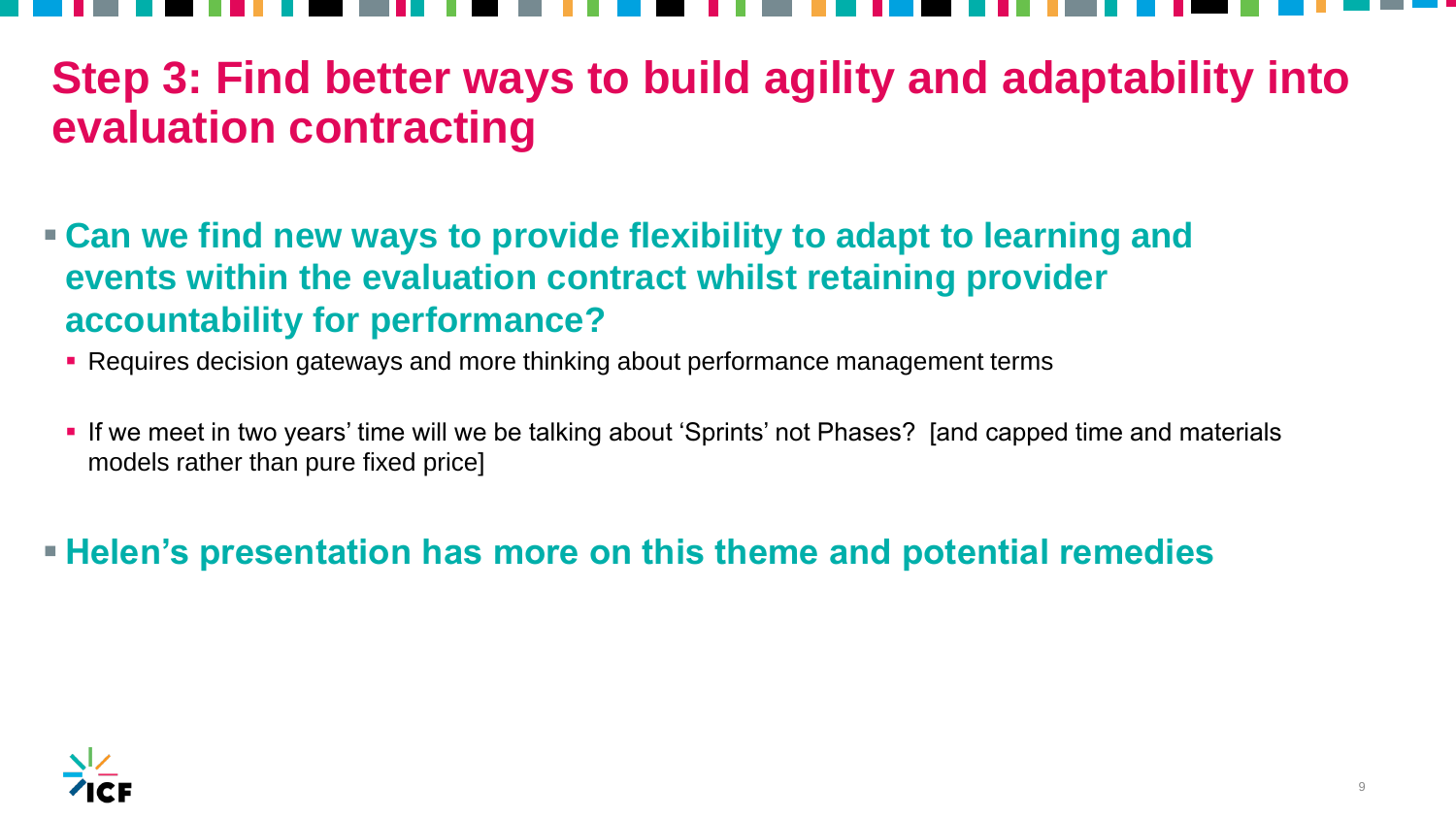## **Step 4: Build community capability**

### **There's more to do to build:**

- **Our collective understanding of what appropriate approach in what context and with what** level of effort
- Commissioner [technical/procurement] capacity to specify and manage evaluation in the context of complexity
- Supply side capacity to design and implement the new approaches

### **Potential elements**

- Supplier/provider joint events and training, including stories of practical applications of new approaches
- Receipt of a CECAN demonstration grant would require the provider to deliver a webinar on process and lessons learnt at the end
- Add a requirement for a 'methodological lessons learnt' final report annex to all evaluation specifications, 'complex' or not



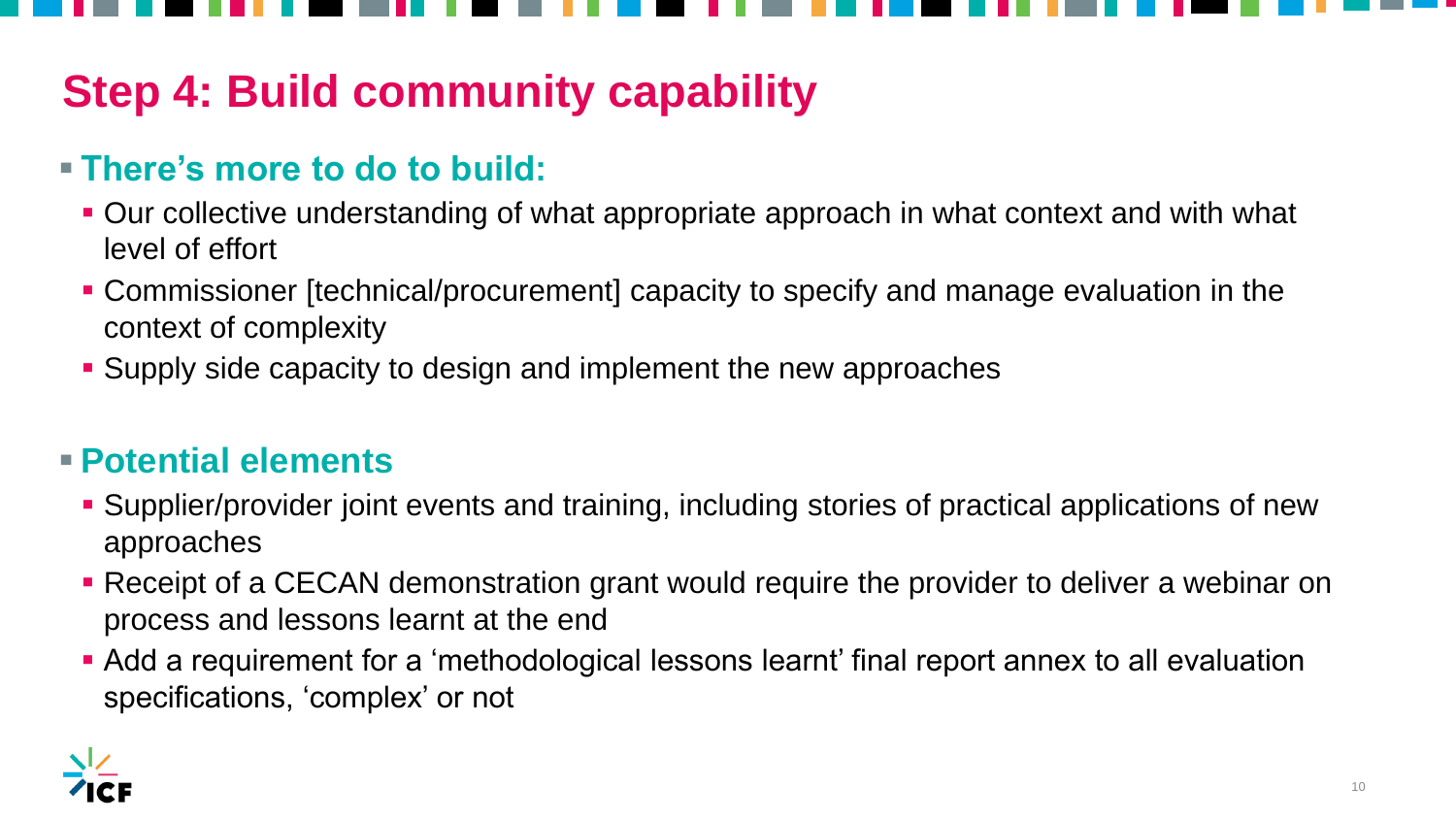# **In summary**

### **We can 'make things better' by**

- doing more to mainstream best practices in evaluation commissioning
- de-risking investment in approaches that tackle complexity
- **Increasing flexibility and agility, without compromising accountability**
- **Let's build capability, and do it together**